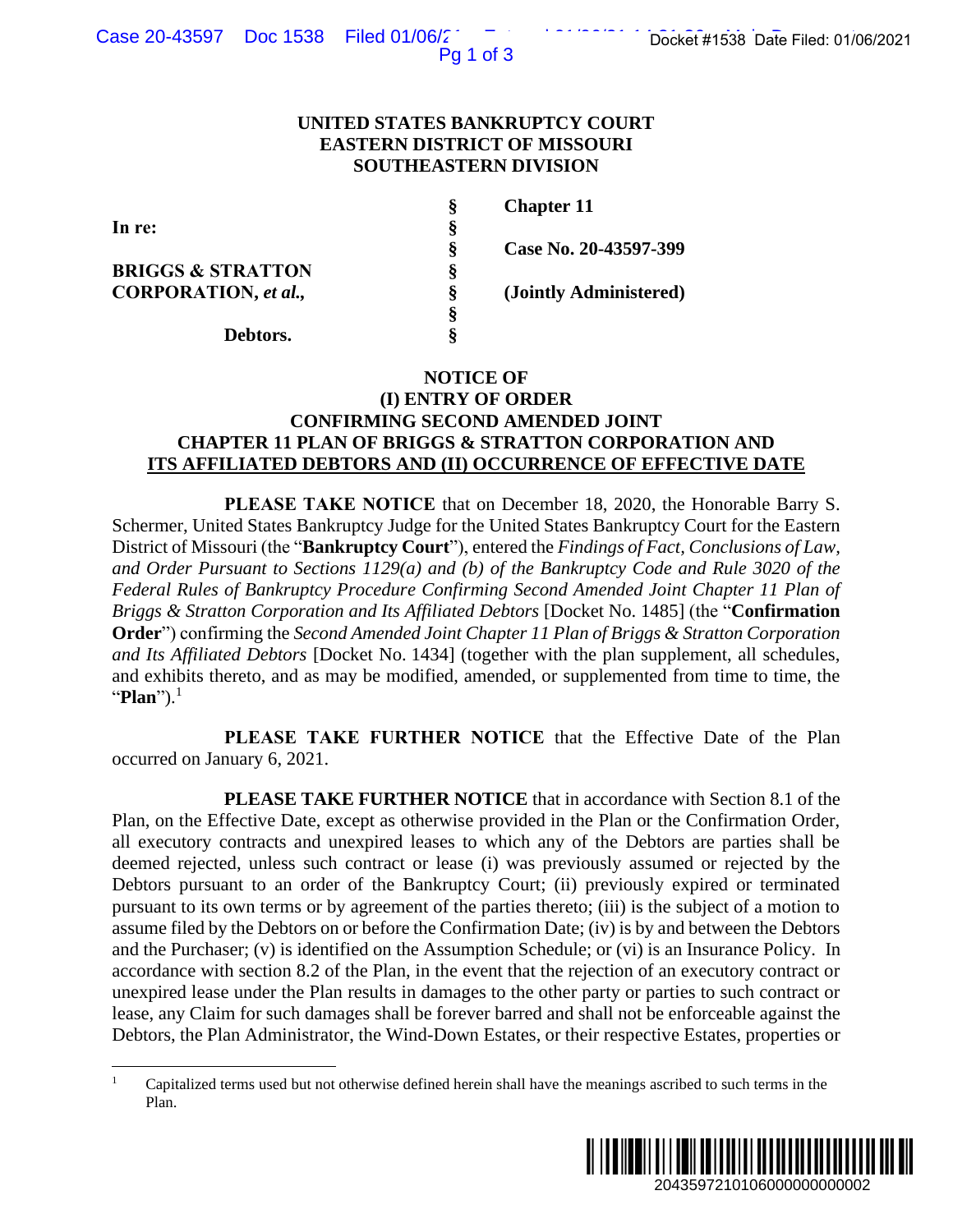Case 20-43597 Doc 1538 Filed 01/06/21 Entered 01/06/21 14:31:36 Main Document Pg 2 of 3

interests in property as agents, successors, or assigns, unless a Proof of Claim based on the rejection of the Debtors' Executory Contracts or Unexpired Leases pursuant to the Plan or otherwise is filed with the Bankruptcy Court and served upon counsel for the Debtors or the Wind-Down Estates, as applicable, no later than thirty (30) days after the filing and service of this notice.

**PLEASE TAKE FURTHER NOTICE** that the Bankruptcy Court has approved certain discharge, release, exculpation, injunction, and related provisions in Section 10 of the Plan.

PLEASE TAKE FURTHER NOTICE that copies of the Plan, Disclosure Statement, and Confirmation Order may be obtained free of charge by visiting the website maintained by Kurtzman Carson Consultants LLC at http://www.kccllc.net/briggs. In addition, the Plan and the Confirmation Order are on file with the Bankruptcy Court and may be reviewed for a fee by accessing the Bankruptcy Court's website: https://www.moeb.uscourts.gov. Note that a PACER password and login are needed to access documents on the Bankruptcy Court's website. A PACER password can be obtained at: www.pacer.psc.uscourts.gov.

[*Remainder of Page Left Intentionally Blank*]